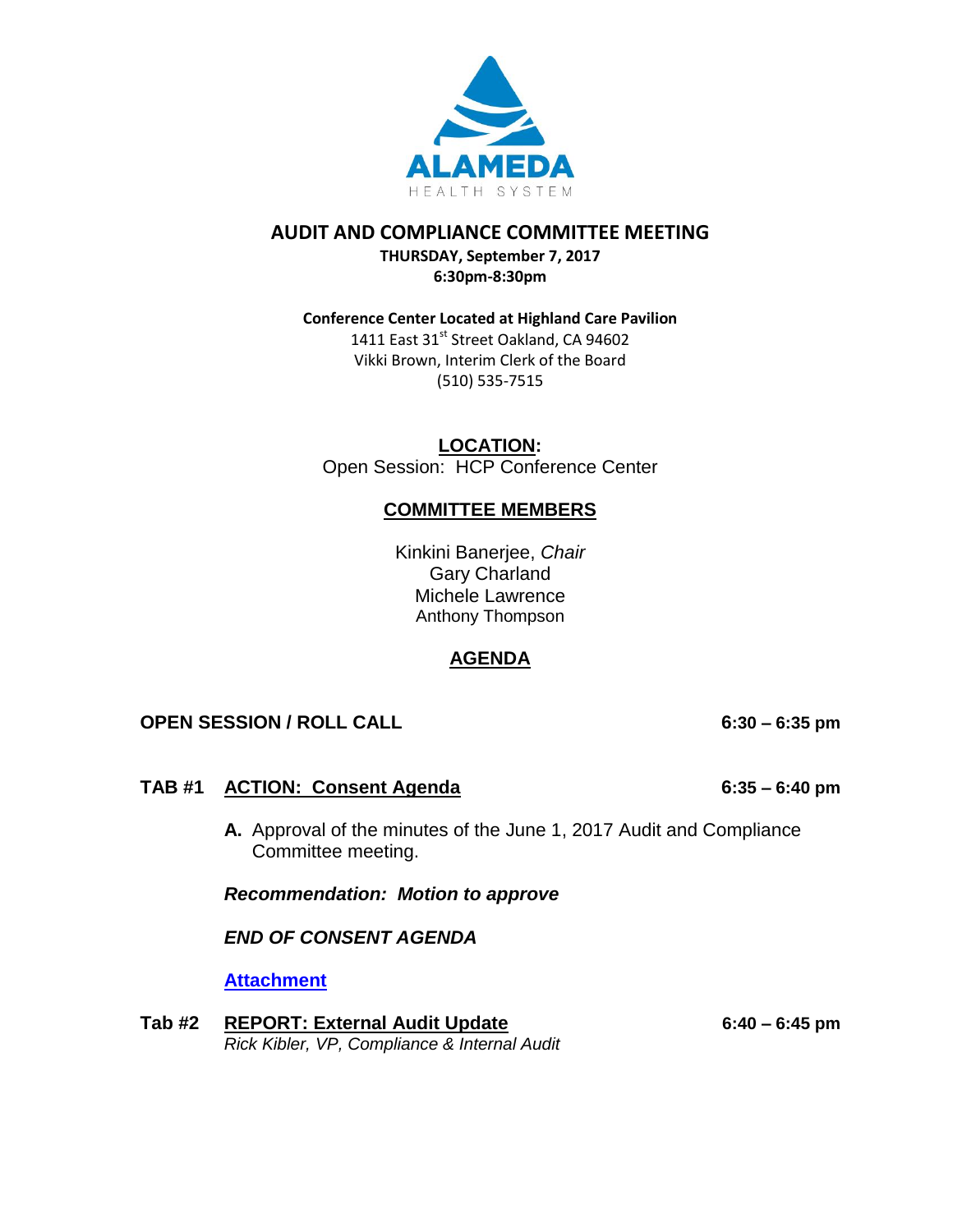# **TAB #3 REPORT: Internal Audit Reporting 6:45 – 7:15 pm**

*Rick Kibler, VP, Compliance & Internal Audit*

- **A.** Meaningful Use Audit
- **B.**Prime Audit
- **C.**Compliance Program Assessment

## **[Attachment](http://www.alamedahealthsystem.org/sites/default/files/Tab%203_0.pdf)**

## **TAB #4 INFORMATION: Status Reports (Written Reports)**

*Rick Kibler, VP, Compliance & Internal Audit*

## **Internal Audit Status Reports**

- **A.** Status of FY2017 Internal Audit Plan
- **B.** Status of FY2018 Internal Audit and Compliance Plan
- **C.** Follow-up to Past Audit Reports
- **D.** Toyon Update

## **Compliance Program Reports**

- **E.** Compliance Program Report
- **F.** AHS Compliance Dashboard FY17 4QTR
- **G.**Recent Compliance News
- **H.**Current Regulatory Activity

## **[Attachment](http://www.alamedahealthsystem.org/sites/default/files/Tab%204.pdf)**

#### **TAB #5 INFORMATION: Annual Audit and Compliance 7:15 – 7:20pm Committee Agenda Calendar and Follow-Up** *Committee*

- **A.** Audit and Compliance Committee Master Calendar and Follow-up **Worksheet**
- **B.** AHS Board of Trustees Issue Tracking Form AUDIT COMPLIANCE **Committee**

## **[Attachment](http://www.alamedahealthsystem.org/sites/default/files/Tab%205_0.pdf)**

*(Announcement as to Purpose of Closed Session)*

## **CLOSED SESSION**

1. **Public Employee Performance Evaluation 7:20 – 7:50pm**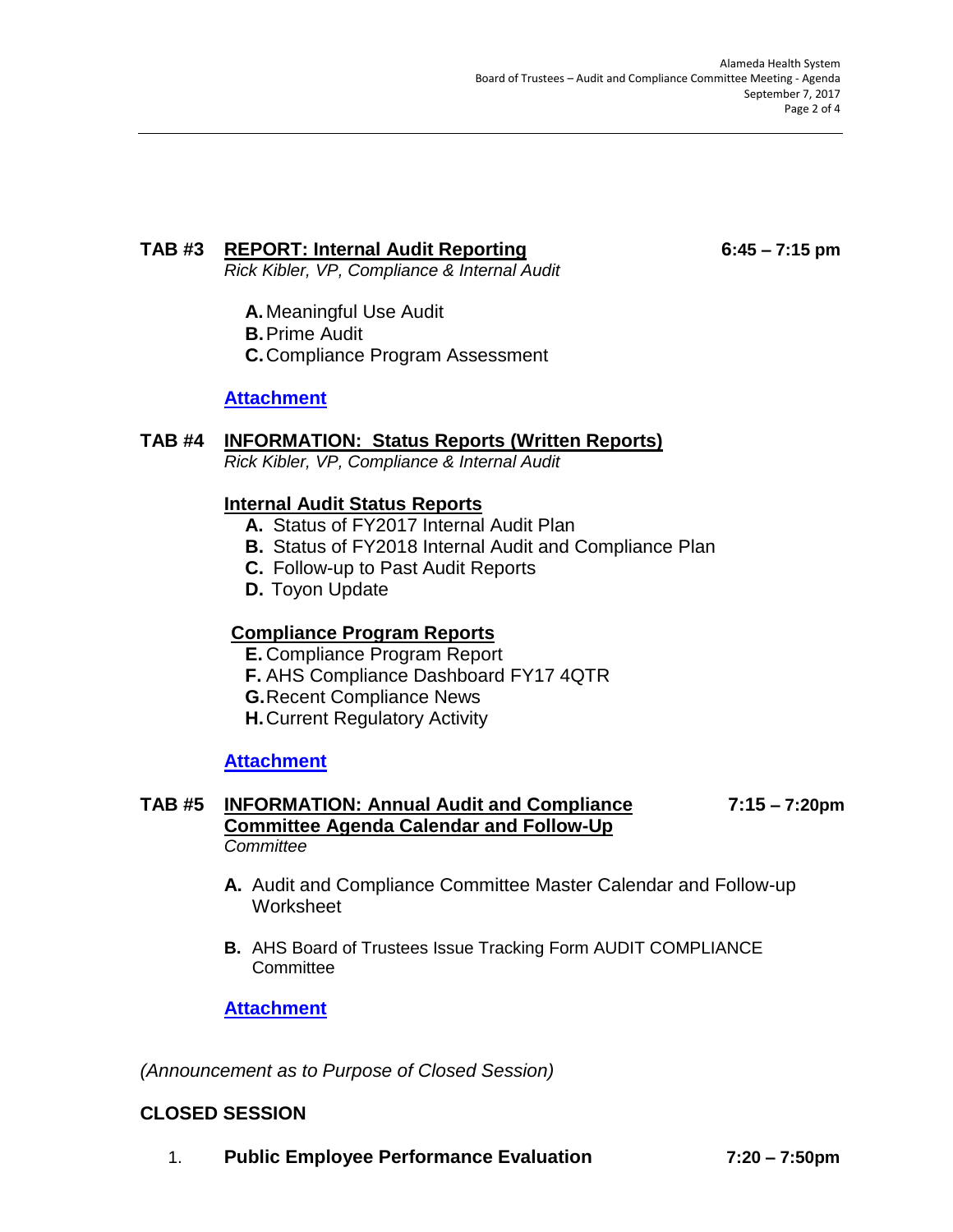[Government Code Section 54957(b)] Title: Vice President, Compliance & Internal Audit

## **TAB #6 Report on Action Taken in Closed Session**

## **Public Comment**

## **Trustee Remarks**

## **ADJOURNMENT**

### **Our Mission**

Caring, Healing, Teaching, Serving All

#### **Strategic Vision**

AHS will be recognized as a world-class patient and family centered system of care that promotes wellness, eliminates disparities and optimizes the health of our diverse communities.

#### **Values**

Compassion, Commitment, Teamwork, Excellence, Integrity, and Respect.

#### **Meeting Procedures**

The Board of Trustees is the Policy Body of the Alameda Health System. The Board has several standing Committees where Board matters are the subject of discussion at which members of the public are urged to testify. Board procedures do not permit: 1) persons in the audience at a Committee meeting to vocally express support or opposition to statements by Board Members or by other persons testifying; 2) ringing and use of cell phones, pagers, and similar sound-producing electronic devices; 3) signs to be brought into the meeting or displayed in the room; 4) standing in the meeting room. Citizens are encouraged to testify at Committee meetings and to write letters to the Clerk of the Board or to its members, 1411 East 31<sup>st</sup> Street Oakland, CA 94602.

**Members of the public are advised that all Board and Committee proceedings are recorded (audio), including comments and statements by the public in the course of the meetings. Copies of the audio recordings will be made available to the public. By attending and participating in Board/Committee meetings, members of the public consent to audio recording of any statements they may make during the proceedings.** 

### **Disability Access**

The Meeting Rooms are wheelchair accessible. Assistive listening devices are available upon request at the Clerk of the Board's Office. To request sign language interpreters, readers, large print agendas or other accommodations, please contact the Clerk of the Board. Requests made at least 48 hours in advance of the meeting will help to ensure availability. The nearest accessible BART station is Lake Merritt. Accessible AC Transit Bus Route 62 stops at the entrance to Highland Hospital. Route 11 stops one block away, on  $14<sup>th</sup>$  Avenue at East 31<sup>st</sup> Street. For schedule updates, call AC Transit at (510) 817-1717; BART at (510) 465-2278. There is accessible parking in the main patient parking lot enter on East 31<sup>st</sup> Street.